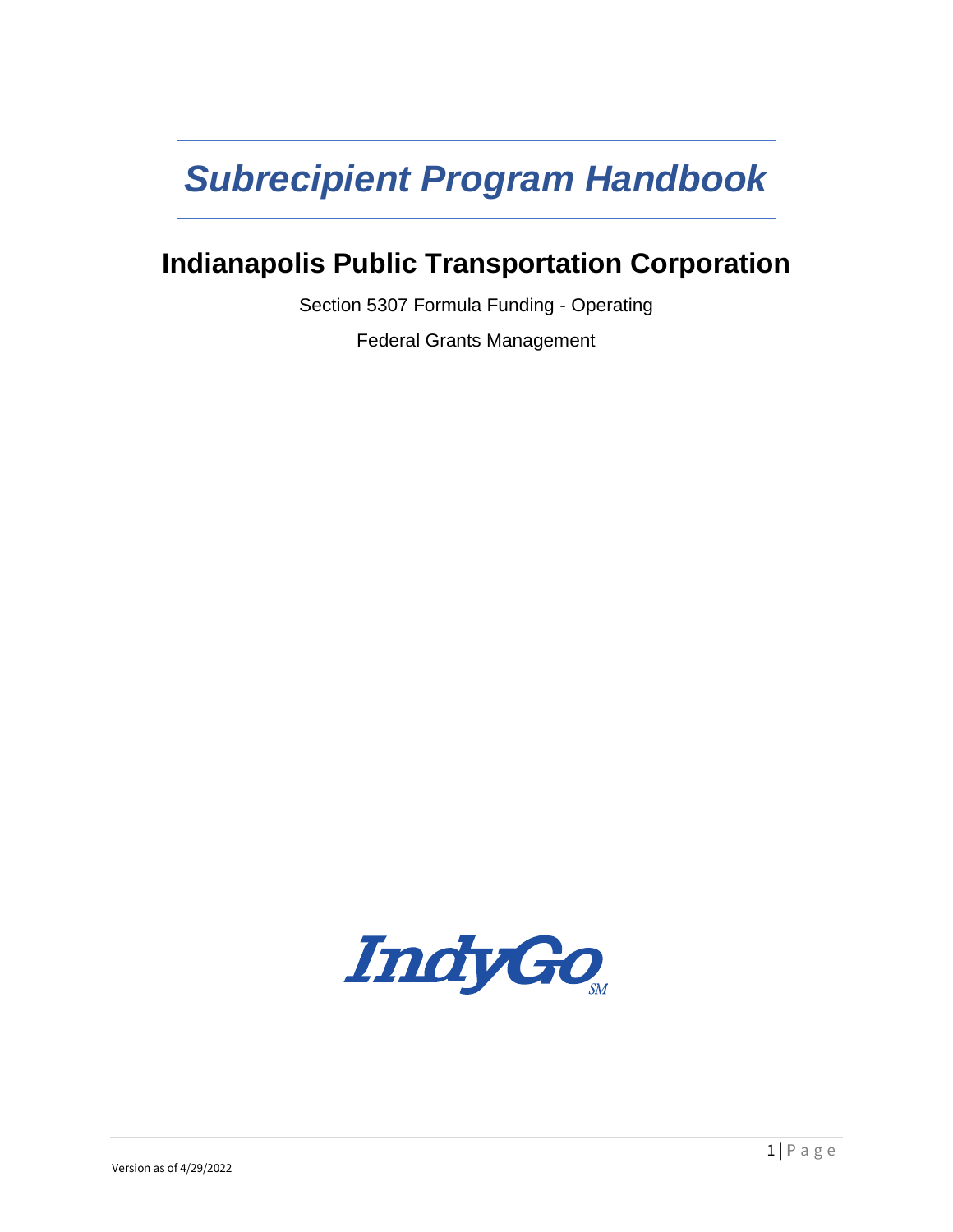# **CONTENTS**

| I.        |  |
|-----------|--|
| Ш.        |  |
| А.        |  |
| <b>B.</b> |  |
| C.        |  |
| Ш.        |  |
| Α.        |  |
| <b>B.</b> |  |
| C.        |  |
| D.        |  |
| IV.       |  |
| А.        |  |
| <b>B.</b> |  |
| C.        |  |
| V.        |  |
| А.        |  |
| <b>B.</b> |  |
| C.        |  |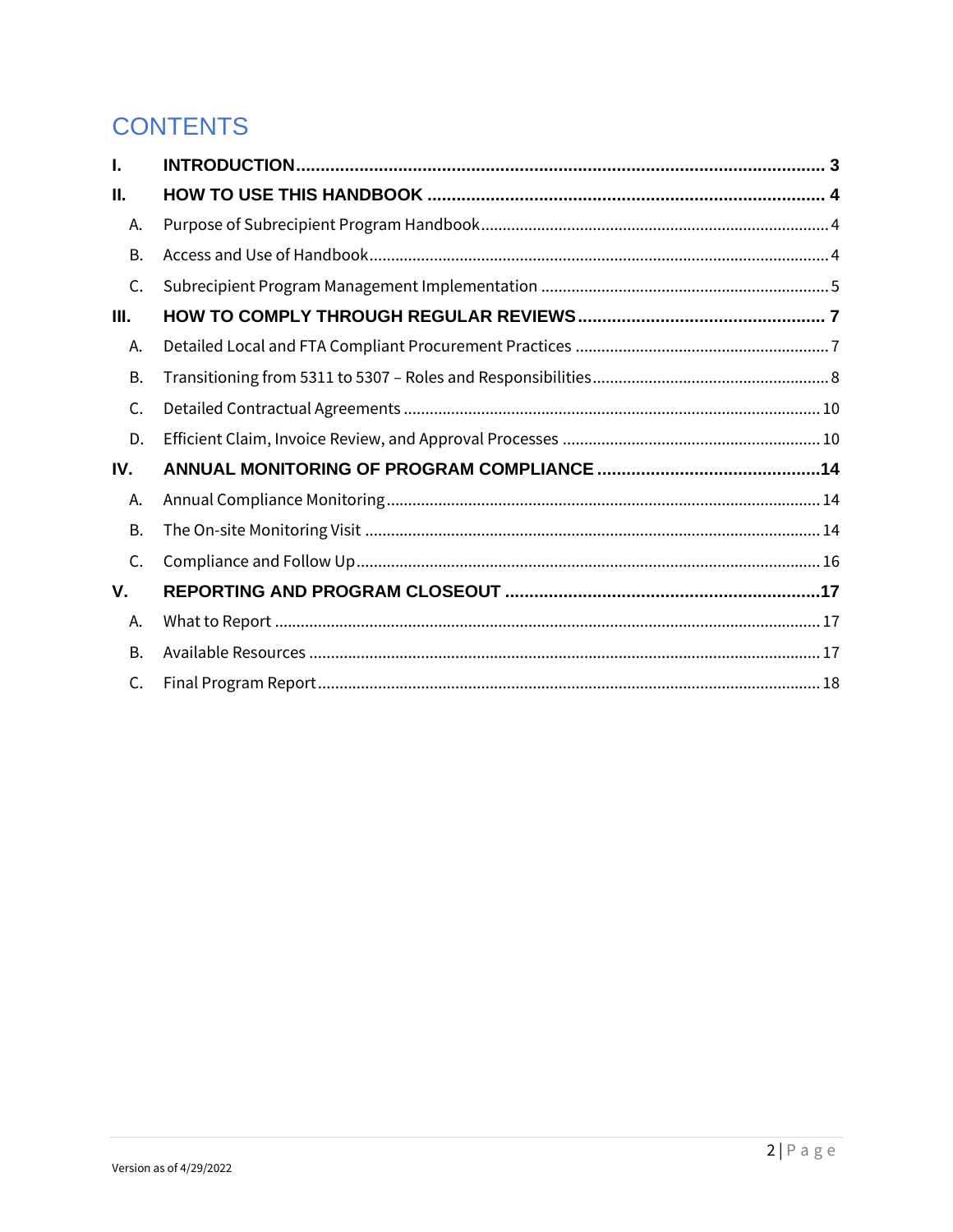# <span id="page-2-0"></span>I. INTRODUCTION

The Indianapolis Public Transportation Corporation (IPTC and IndyGo) is pleased to release the Subrecipient Program Handbook (Handbook), which outlines the terms and conditions that apply to Section 5307 grants with a start date of January 1, 2022, or later.

Subrecipients must administer their grant awards in accordance with this handbook, their subrecipient agreement, and Federal Transit Administration (FTA) Master Agreement 29 (2022), FTA Circular 9030.1E and Circular 5100.1. A subrecipient's failure to comply may result in the withholding or disallowance of grant payments, the reduction or termination of the award, or denial of future awards. If any information contained in this handbook is inconsistent with FTA Master Agreement 29 (2022), Circular 9030.1E, and FTA C 5100.1, the FTA Master Agreement 29 (2022), Circular 9030.1E, and FTA C 5100.1 shall supersede the provisions of this handbook.

IndyGo may modify or impose additional conditions not outlined in this handbook. Modifications or exceptions to the handbook may be made by IndyGo staff with written approval from IndyGo Manager Grants Financial.

This handbook is available online at: [https://www.indygo.net/about-indygo/formula-funds/.](https://www.indygo.net/about-indygo/formula-funds/)

Questions about this handbook or the Section 5307 program can be directed to IndyGo helpsubrecipient@IndyGo.net. Be sure to indicate which section you have a question about by citing the section number or title of section of the handbook; this will allow for ease of review and a faster response.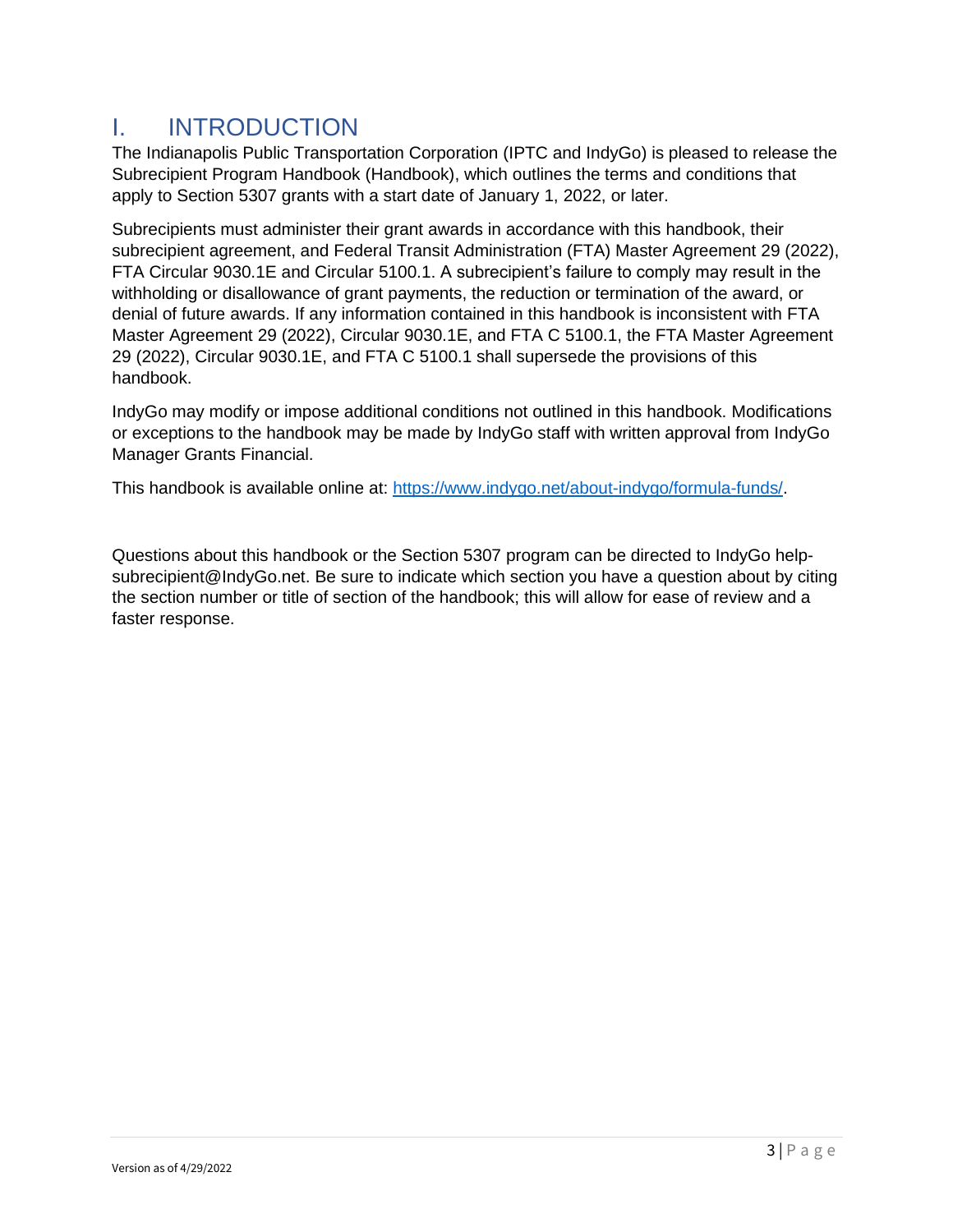# <span id="page-3-0"></span>II. HOW TO USE THIS HANDBOOK

# <span id="page-3-1"></span>A. Purpose of Subrecipient Program Handbook

This handbook will serve as a day-to-day management tool for subrecipients administering Federal Transit Administration (grants) through IndyGo. The handbook is designed to assist subrecipients in their role utilizing Section 5307 funding, including how they should interact with vendors and the designated recipient. As designed, the handbook should help safeguard Section 5307 federal grants and ensure that they are used for the purposes awarded. The Handbook presents brief scenarios, explains how to proactively diagnose compliance issues, and gives suggestions for how to resolve compliance issues.

This is a resource to be used with IndyGo's Oversight/Management Plan for Formula 5307 and 5339 Programs and other templates and documents such as the Subrecipient Management Exhibits and procurement templates. This document is designed to evolve with FTA, Indianapolis Metropolitan Planning Organization (IMPO), IndyGo, and other applicable federal, state, and local guidelines.

# <span id="page-3-2"></span>B. Access and Use of Handbook

This Handbook will be provided to subrecipients electronically and via a hard copy. This Handbook will reference and shall be used together with the IndyGo Oversight/Management Plan for Section 5307/5339 Urbanized Area Formula Program. This handbook can be used as a day-to-day guide for subrecipients and assist in troubleshooting issues that may arise.

To download this document, open it in your Microsoft Word Application or from an internet browser. Once the document is open, select file, from the top left corner of your screen. Then select "save as" and determine where you would like to save the document and click save. To print this document, please select file, scroll down to and select the print option, select your printer and other desired features, and finally select the larger print option at the top right corner. For a faster option, select the Control Button (CTRL) and the letter "P" at the same time to bring you to the print options screen. Choose your options as above and press print.

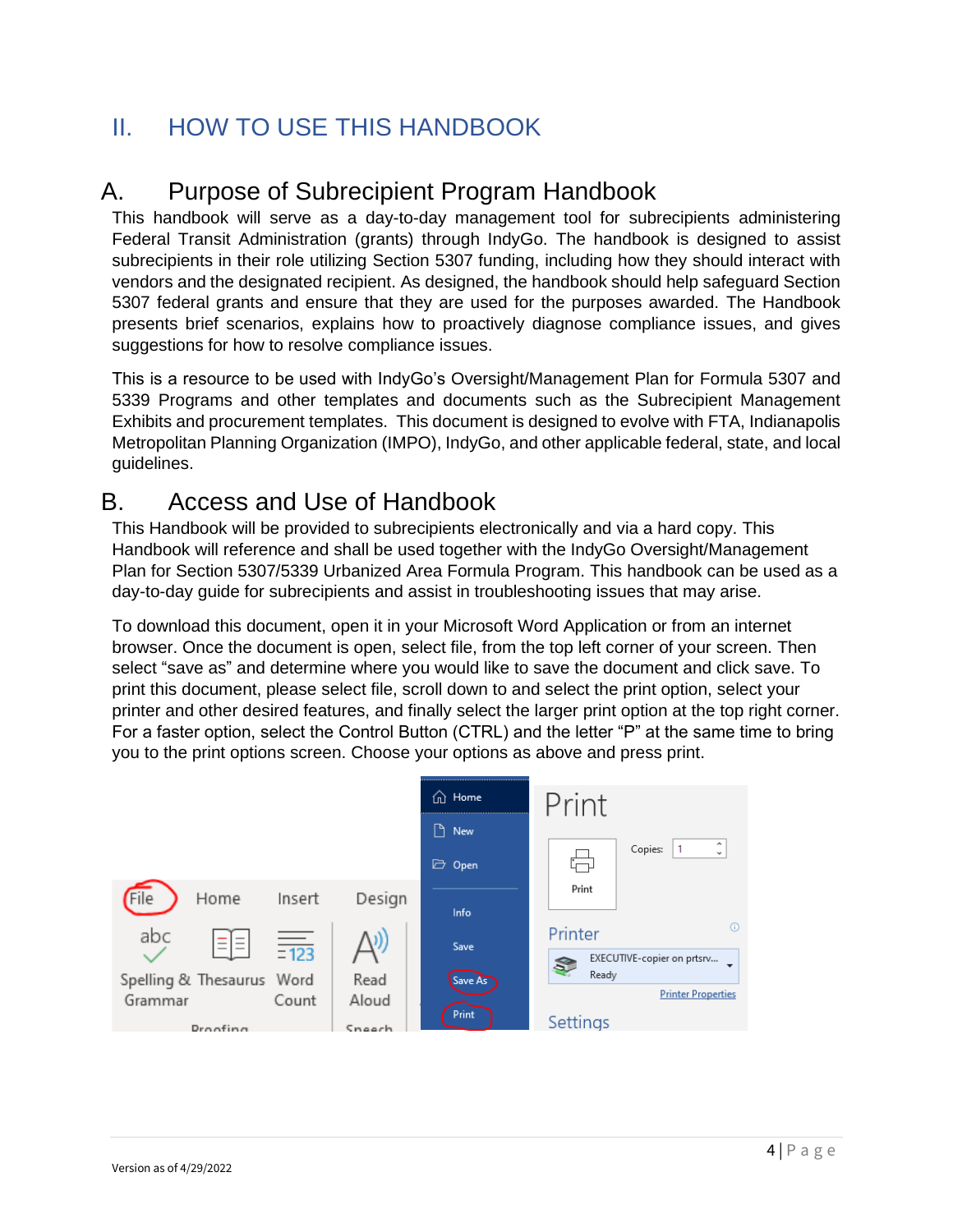|                                   | > This PC $\rightarrow$<br>5307 docs<br><b>Documents</b><br>$\rightarrow$ |                    | $\checkmark$       | Ü    | $\circ$<br>Search 5307 docs |                |   |
|-----------------------------------|---------------------------------------------------------------------------|--------------------|--------------------|------|-----------------------------|----------------|---|
| New folder<br>Organize -          |                                                                           |                    |                    |      |                             | $\mathbb{E}$ . | Ø |
| Λ<br>This PC                      | ×<br>Name                                                                 | Date modified      | Type               | Size |                             |                |   |
| 3D Objects<br>Desktop             | 5307 anticipated claims schedule (intern                                  | 11/29/2021 2:12 PM | Microsoft Word D   |      | 22 KB                       |                |   |
| Documents                         |                                                                           |                    |                    |      |                             |                |   |
| Downloads<br>J.<br>Music<br>ħ.    |                                                                           |                    |                    |      |                             |                |   |
| $=$ Pictures                      |                                                                           |                    |                    |      |                             |                |   |
| Videos                            |                                                                           |                    |                    |      |                             |                |   |
| Windows (C:)<br>Wiptc-Files\share |                                                                           |                    |                    |      |                             |                |   |
| Network                           |                                                                           |                    |                    |      |                             |                |   |
| File name:                        | Formula 5307 Handbook for Subrecipients                                   |                    |                    |      |                             |                |   |
|                                   |                                                                           |                    |                    |      |                             |                |   |
| Save as type: Word Document       |                                                                           |                    | Title: Add a title |      |                             |                |   |
| Authors: Kacey Jackson            | Tags: Add a tag                                                           |                    |                    |      |                             |                |   |

# <span id="page-4-0"></span>C. Subrecipient Program Management Implementation

It is a best practice that subrecipients adopt county policies and procedures for evaluating claims for 5307 that are consistent with FTA regulation and their Subrecipient Agreement with IndyGo. This policy and procedure should also consist of a program management and monitoring plan, as the subrecipient is responsible for complying with applicable federal, state, and local guidelines. An adopted or updated County policy and procedure for the management of Section 5307 or FTA grants in general allows for ease of record keeping, program and vendor management, monitoring, compliance, and serves as a training tool for new employees. Any policies and procedures adopted or updated by a subrecipient should evolve with FTA guidelines and the County's organization.

Subrecipients should correspond with their legal department to ensure that any new policies and procedures meet the required guidelines and that they are adopted in a manner consistent with the subrecipient's policies. For example, if these new policies and procedures require approval from the Board of Commissioners, then it is the subrecipient's responsibility to know and plan accordingly.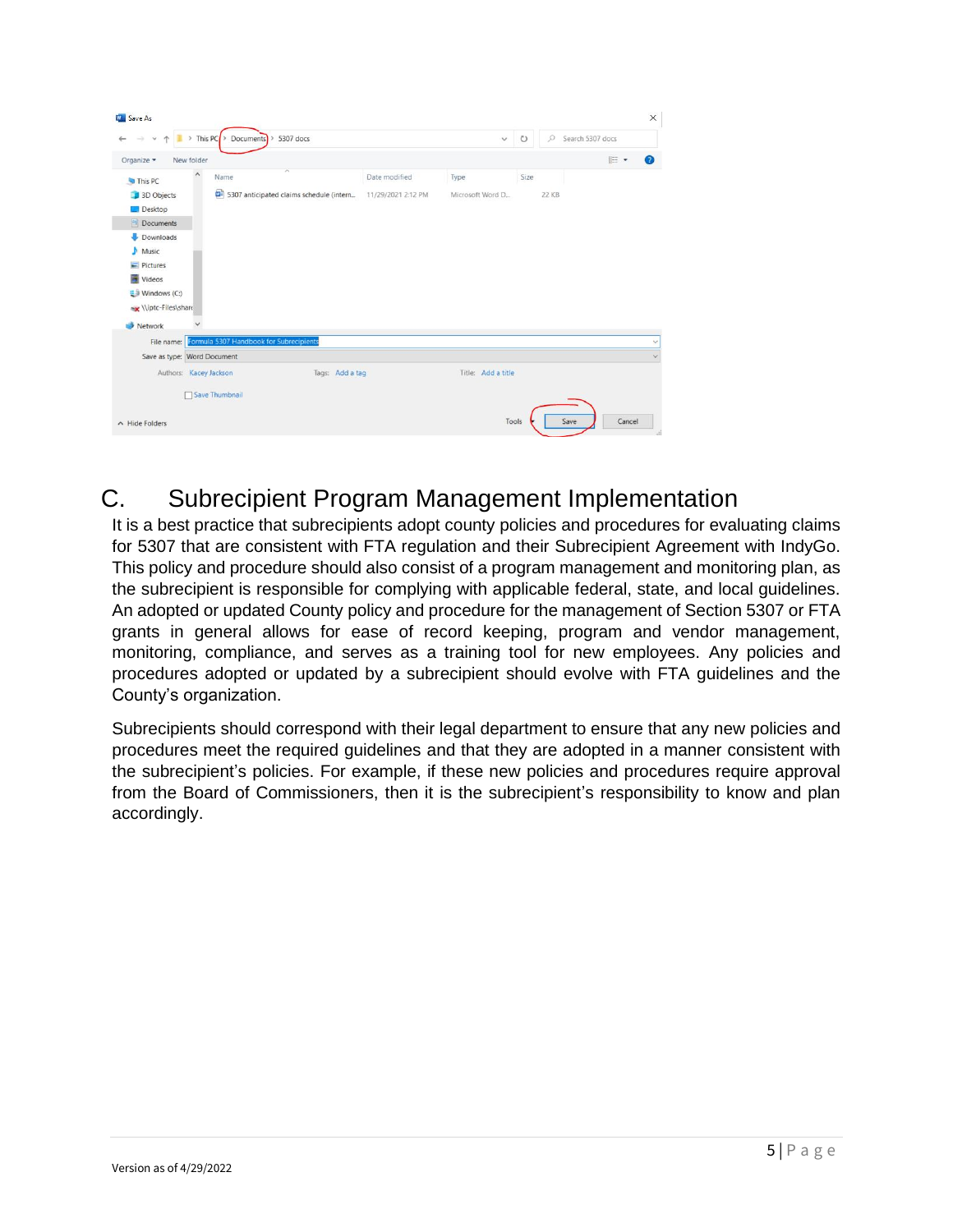#### I. DEFINITIONS

The definitions in this section excluding the term Request for Proposal (RFP) are from the FTA Master Agreement (29) published on February 8, 2022, and is subject to annual updates.

#### **a. Designated Recipient**

The term "designated recipient" means: (i) an entity designated in accordance with the planning process under Sections 5303 and 5304, by the governor of a state, responsible local officials, and publicly owned operators of public transportation, to receive and apportion amounts to urbanized areas of 200,000 or more in population as authorized under 49 U.S.C. § 5336; or (ii) a state or regional authority, if the authority is responsible under the laws of a state for a capital project and for financing and directly providing public transportation. Also known as the Recipient.

#### **b. Monitoring**

Monitoring is a standard process to ensure that all technical specifications and contract requirements are met by subrecipients for FTA programs.

#### **c. Request for Proposal**

A request for proposal (RFP) is a business document that announces a project, describes it, and solicits bids from qualified contractors to complete it.

#### **d. Subrecipient or Subgrantee**

Subrecipient or Subgrantee means any entity or person that receives federal assistance provided by a Recipient instead of FTA directly, but does not include a Third-Party Contractor, Third Party Subcontractor, or Lessee.

#### **e. Subrecipient Agreement**

A subrecipient agreement is an agreement through which the Recipient awards federal assistance to its Subrecipient(s) to support or stimulate any of the Recipient's or Subrecipient's Projects or related activities supported under the Award, the accompanying Underlying Agreement, or Amendments thereto, but does not include a third-party contract, third party subcontract, or lease. A subrecipient agreement is a written agreement between the designated recipient and county government.

#### **f. Vendor or Third-Party Participant**

A vendor, or third-party participant means each participant in the Recipient's Project, except for FTA and the Recipient, whose work under the Project is supported with FTA funding, eligible non-federal share dedicated to the Project, or is dedicated as an in-kind contribution eligible for non-federal share. A Third-Party Participant may be a Subrecipient, Third-Party Contractor, Third-Party Subcontractor, Lessee, or Similar Participant in the Recipient's Project (for example, a partner in a joint development venture).

### **g. Vendor Agreement**

A vendor agreement, or third-party agreement includes agreements or arrangements supported in whole or in part with federal assistance awarded to a Recipient by FTA, including a sub agreement with a subrecipient, a third-party contract, a third-party subcontract, a lease, or similar arrangement or agreement as FTA may recognize A vendor agreement is a written agreement between the subrecipient and the vendor.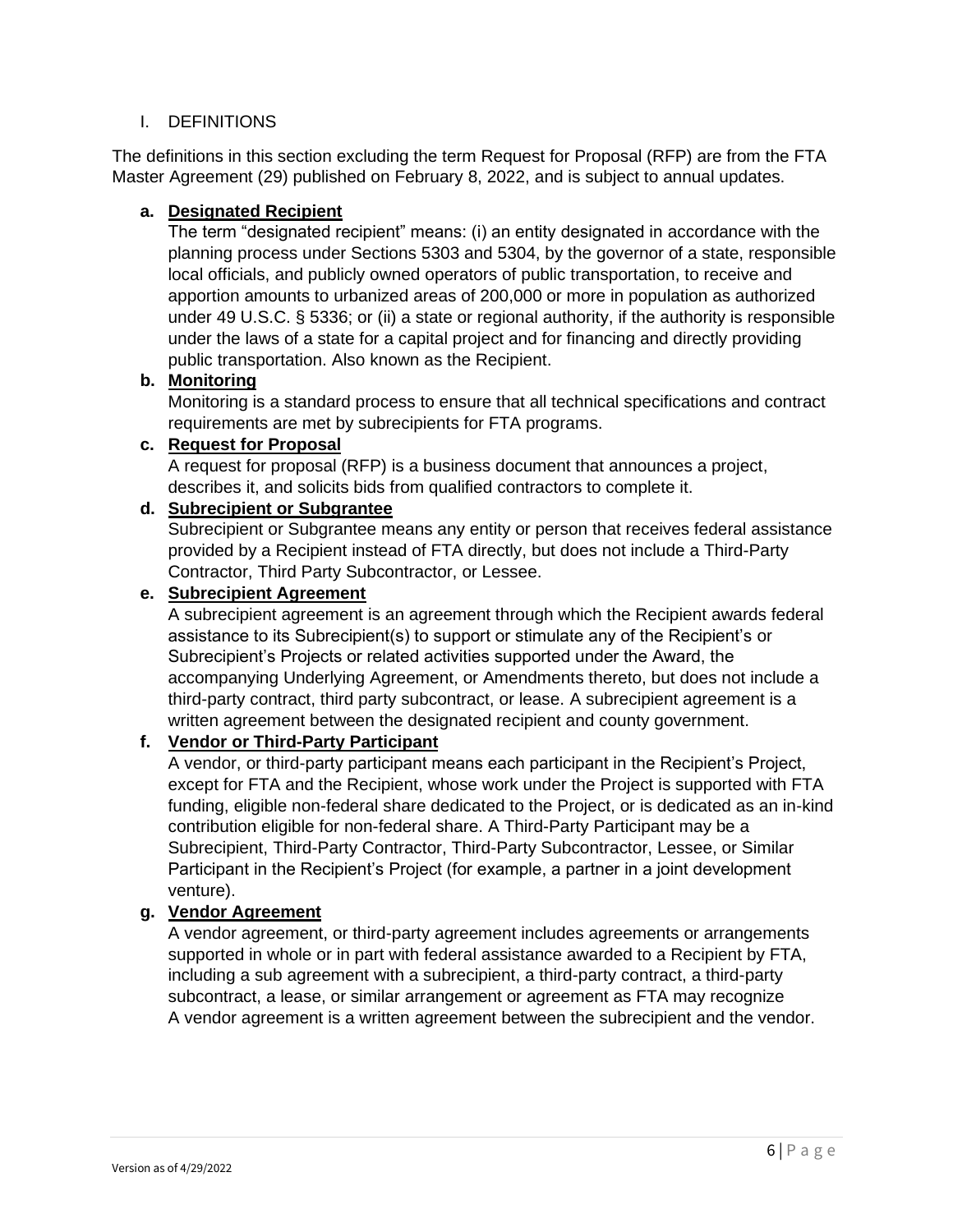# <span id="page-6-0"></span>**III.** HOW TO COMPLY THROUGH REGULAR REVIEWS

### <span id="page-6-1"></span>A. Detailed Local and FTA Compliant Procurement Practices

### **a. Federal and Local Practices**

For FTA-funded programs, it is best practice to utilize the FTA's policies and procedures for procurement practices. Subrecipients may implement their own policies and procedures if their policies do not conflict with federal requirements. Federal requirements for procurement may change. For more information, please refer to FTA C 9030.1E, FTA C 5100.1, and FTA C 5010.1E as amended.

#### **b. Subrecipient Agreements**

Subrecipient agreements include the following information: entitled Specific Program Provisions; (ii) Part II entitled Project Budget(s), Operating, Capital, Planning; and (iii) Part III entitled Terms and Conditions. The designated recipient and subrecipient responsibilities include compliance, monitoring, oversight, and reporting of use of federal funding and program progress. Subrecipient agreements must be signed prior to the subrecipient executing any service contracts to a third-party contractor (vendor). Subrecipient agreements provided by IndyGo will have the appropriate language incorporated or referenced within the document or as an attachment.

#### **c. Vendor Agreements**

Subrecipients must execute a vendor agreement with their service provider prior to beginning service to be eligible for reimbursement with FTA funds. Vendor agreements must include the federal language as provided in the subrecipient agreement and the following information: entitled Specific Program Provisions; (ii) Part II entitled Project Budget(s), Operating, Capital, Planning; and (iii) Part III entitled Terms and Conditions. Subrecipients may include additional specifications to their vendor agreement but federal obligations and requirements of the subrecipient agreement supersede. The subrecipient must incorporate or reference federal responsibilities of the funding within or as an attachment to the vendor agreement.

All vendor agreements must be reviewed by IndyGo staff prior to the execution. This is in addition to and not in place of the subrecipient's internal legal counsel review.

### **d. Requests for Proposals**

Requests for proposals must be publicly advertised by means including agency website, newspapers, and any relevant trade publications. Indiana law requires that advertisement be published two times, at least one week apart, with the second publication at least seven days prior to the deadline for submission or proposals. It is the subrecipients responsibility to maintain copies of advertisements and receipt for the agency's procurement file. The procurement file must also include the finalized version of the request for proposal, any subsequent addendum issued that modifies the scope of work or the solicitation, and all proposals received including no bids.

When reviewing proposals, the subrecipient must thoroughly review each submission for responsiveness, which means that the bidder conforms in all material aspects to the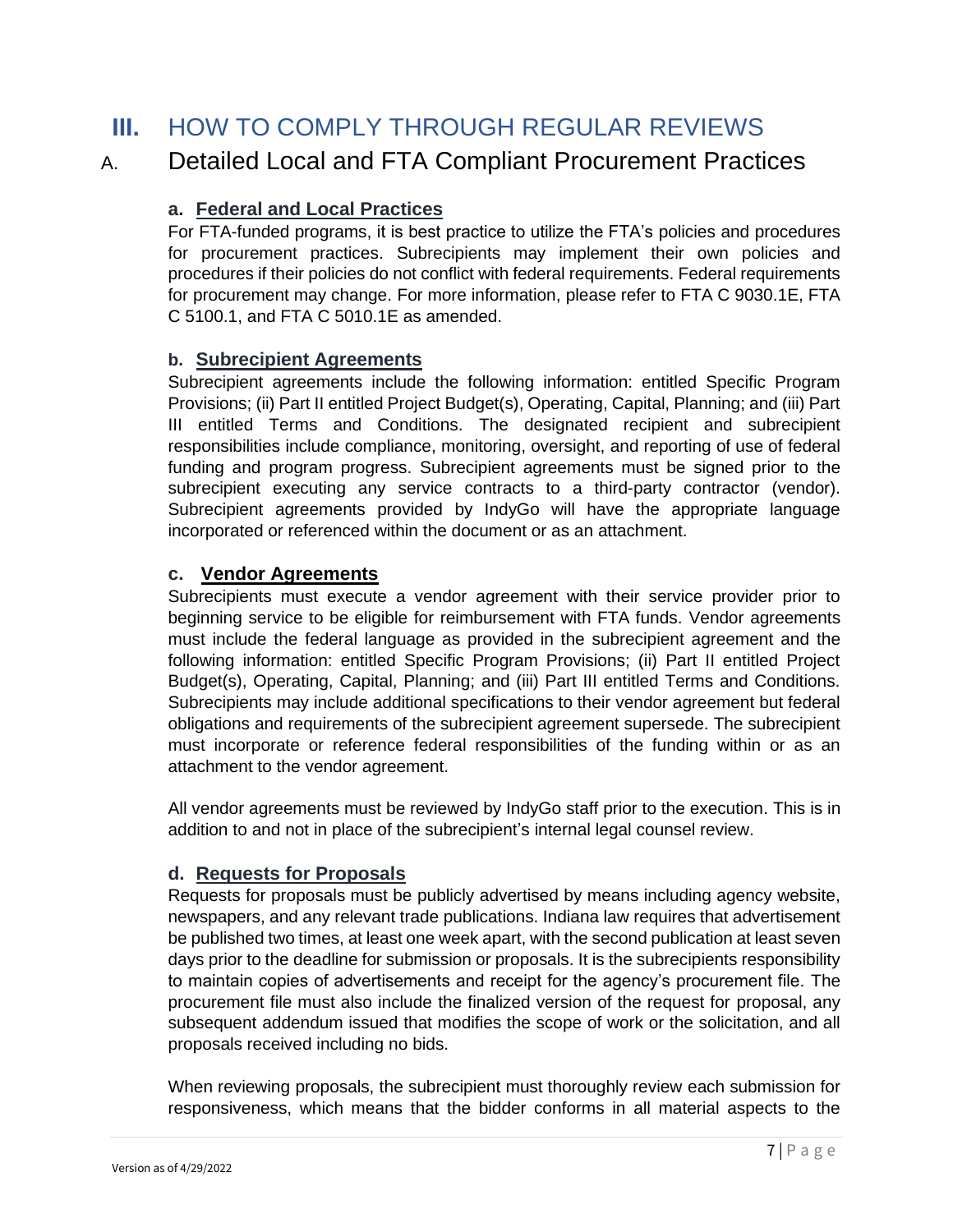requirements of the solicitation at the scheduled time of the submission. Subrecipients must also determine the responsibility of each bidder as an agency, meaning that the subrecipient must determine that the bidder possesses the ability, willingness, and integrity to perform successfully under the terms and conditions of the contracts. These templates and additional guidance will be further explained in part C of this Section and Section V(B) of this document.

### <span id="page-7-0"></span>B. Transitioning from 5311 to 5307 – Roles and Responsibilities **a. Indianapolis Metropolitan Planning Organization**

The Indianapolis Metropolitan Planning Organization finalized an Urban Transit Funding Transition Study in February of 2021 that detailed the recommended transition process from Formula 5311 funding to Formula 5307 and 5339 funding. This study can be found at [https://www.indympo.org/whats-completed/regional](https://www.indympo.org/whats-completed/regional-plans/transit-plans)[plans/transit-plans.](https://www.indympo.org/whats-completed/regional-plans/transit-plans) In February 2021 IndyGo was selected as the designated recipient of these funds. This recommendation also included the process for establishing subrecipient and vendors.

#### **i. Local Match**

According to the study, "the FTA has previously opined that acquiring a prospective bidder to provide the local match is not an example of an open market procurement consistent with FTA policy. According to the IMPO this specification limits competition (pg43, Urban Transit Funding Transition Plan). Service contract revenue (Program Income) must flow directly to the subrecipient, rather than be earned by the vendor's and applied as local match during the vendors application for funding. Program income and its uses will be further discussed in (c) of this section.

### **b. Designated Recipients, Subrecipients, and Vendors**

Based on the definition of the Master Agreement and the FTA C 9030.1E, the designated recipient and subrecipient must be government organizations such as states, counties, cities, and municipal corporations. In this relationship, the designated recipient, IndyGo, is a municipal corporation eligible to receive funding and the County is a governmental organization. Both the designated recipient and the subrecipient have shared federal responsibilities when utilizing this fund.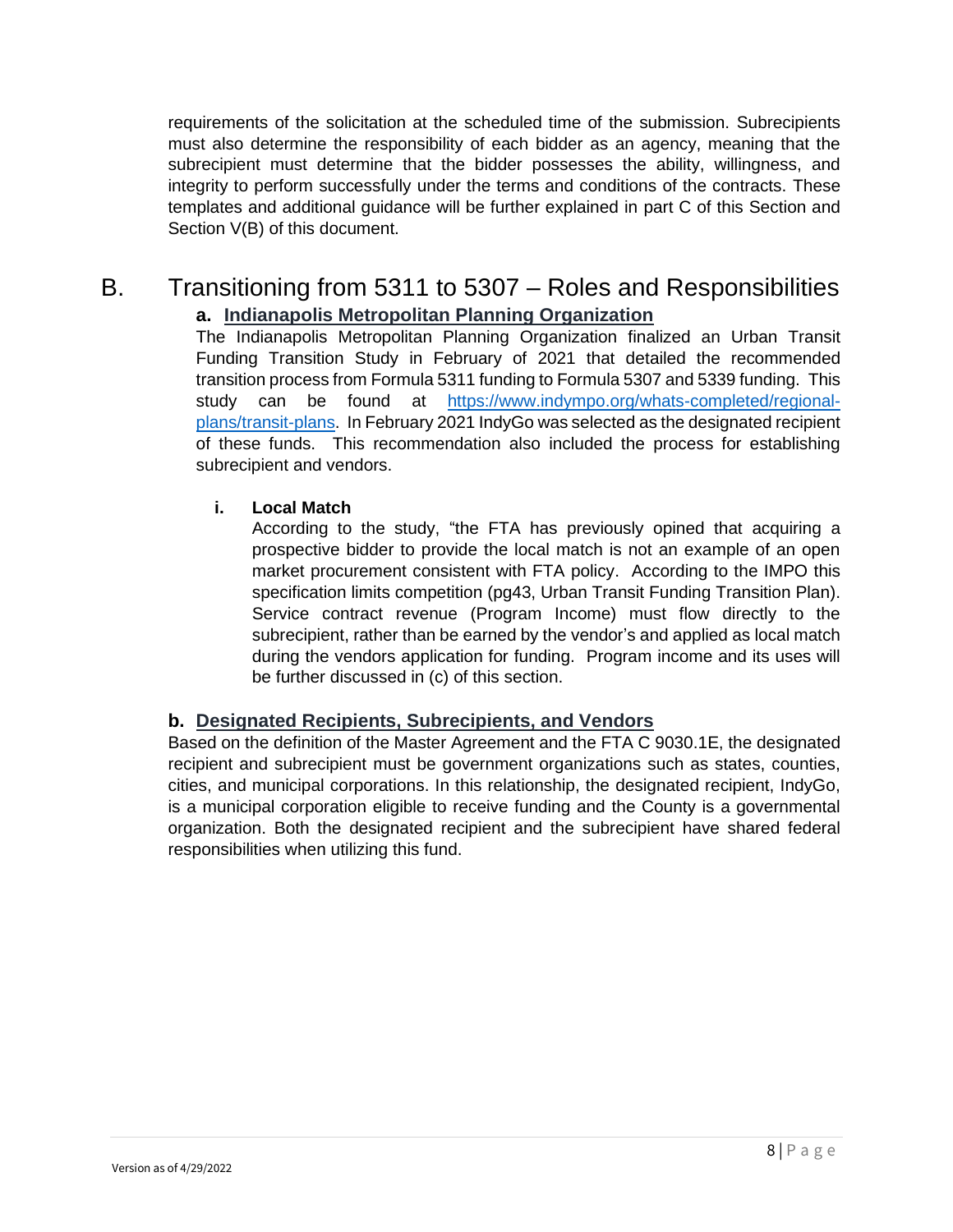Subrecipients may also be the service provider or contract such services to a vendor. Subrecipients, should they elect to enter a fair and open bidding process and select a service provider, must execute a vendor agreement prior to the start of service. The flow of funding can be seen below.



### **c. Program Income**

Program income is income that is directly generated by a supported activity or earned as a result of the FTA grant during the period of performance. This money must be applied back into the program one of the following two ways:

- To reduce net operating expenses, the vendor must apply the amount to the monthly invoice to reduce the amount due to the operator. Program income may not be used as local match. Instead, the net operation expense is reduced by the amount of the program.
- To be used for local match for future projects, the program income must be transferred to the county. The county may use the program income as local match in the following program year. Program income may not be used as local match for the same funding year, it must be allocated and utilized in the following year.

The subrecipient and the service provider must determine how program income will be tracked and used **prior** to the start of service under the Vendor Agreement. Documentation of this determination must be provided to IndyGo in the first monthly report and request for reimbursement from the subrecipient. Subrecipients will be required to report program income to IndyGo monthly in accordance with their determination. A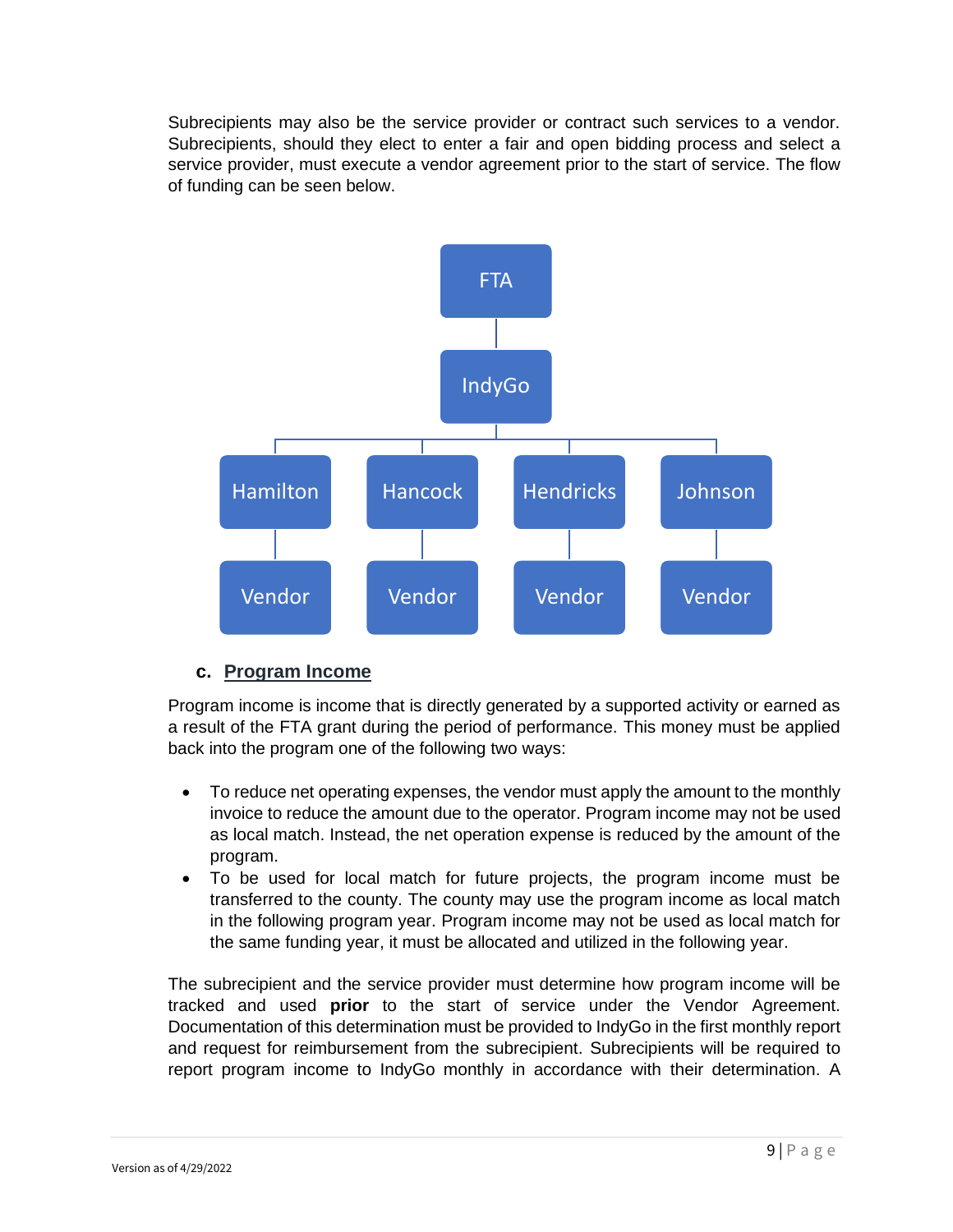subrecipient may change their determination. IndyGo must be notified in the next monthly report of any changes made to the program income determination.

# <span id="page-9-0"></span>C. Detailed Contractual Agreements

#### **a. Use of Template Agreements**

Utilizing template vendor agreements help ensure that the most important information is included. Subrecipients should be aware that template agreements from the designated recipient and the FTA are based on basic required criteria and federal policy. Subrecipients should be aware of what policies govern their program as it is included in their subrecipient agreement and double check for compliance and monitor for updates and amendments. Subrecipients should also customize their contracts with vendors to be in compliance with their local policies.

The templates that may be provided by IndyGo include information that is federally required and includes IndyGo requirements for a subrecipient's program. A subrecipient may also include statements of work, timelines, amendment procedures, and local ordinances so long as they do not conflict with the federal regulations, which supersede all other regulations for federal programs. The templates provided by IndyGo are examples. Subrecipients are responsible for ensuring that any vendor agreement it uses is compliant and may not be the final or most suitable version for subrecipients to execute. Please consult with counsel, send to IndyGo for final review, and follow all other internal subrecipient policies and procedures for FTA programs.

# <span id="page-9-1"></span>D. Efficient Claim, Invoice Review, and Approval Processes

### a. **Vendor Compliance and Reporting**

A subrecipient must have financial policies and procedures; an organizational structure that defines, assigns, and delegates authority; and financial management systems in place to match, manage, and charge only allowable cost to the award. The subrecipient must conduct required single audits and provide financial oversight of vendors and service providers.

A vendor must demonstrate that it can carry out the project described [either application or RFP, etc.] in accordance with the requirements of the subrecipient grant agreement, and with all applicable laws and regulations, using sound management practices. Thus, a certification that the vendor will comply with all requirements applicable to its grant application and to the grant agreement, when awarded, is required. Guidelines for management practices can be found in FTA Circular 5010.1E, "Award Management Requirements."

#### *Claims Process – Vendor to Subrecipient*

Vendors must provide an accurate invoice along with supporting documentation to the subrecipient in compliance with FTA regulations and subrecipient policies. Supporting documentation will include operations reports, budget ledgers, and other accounting and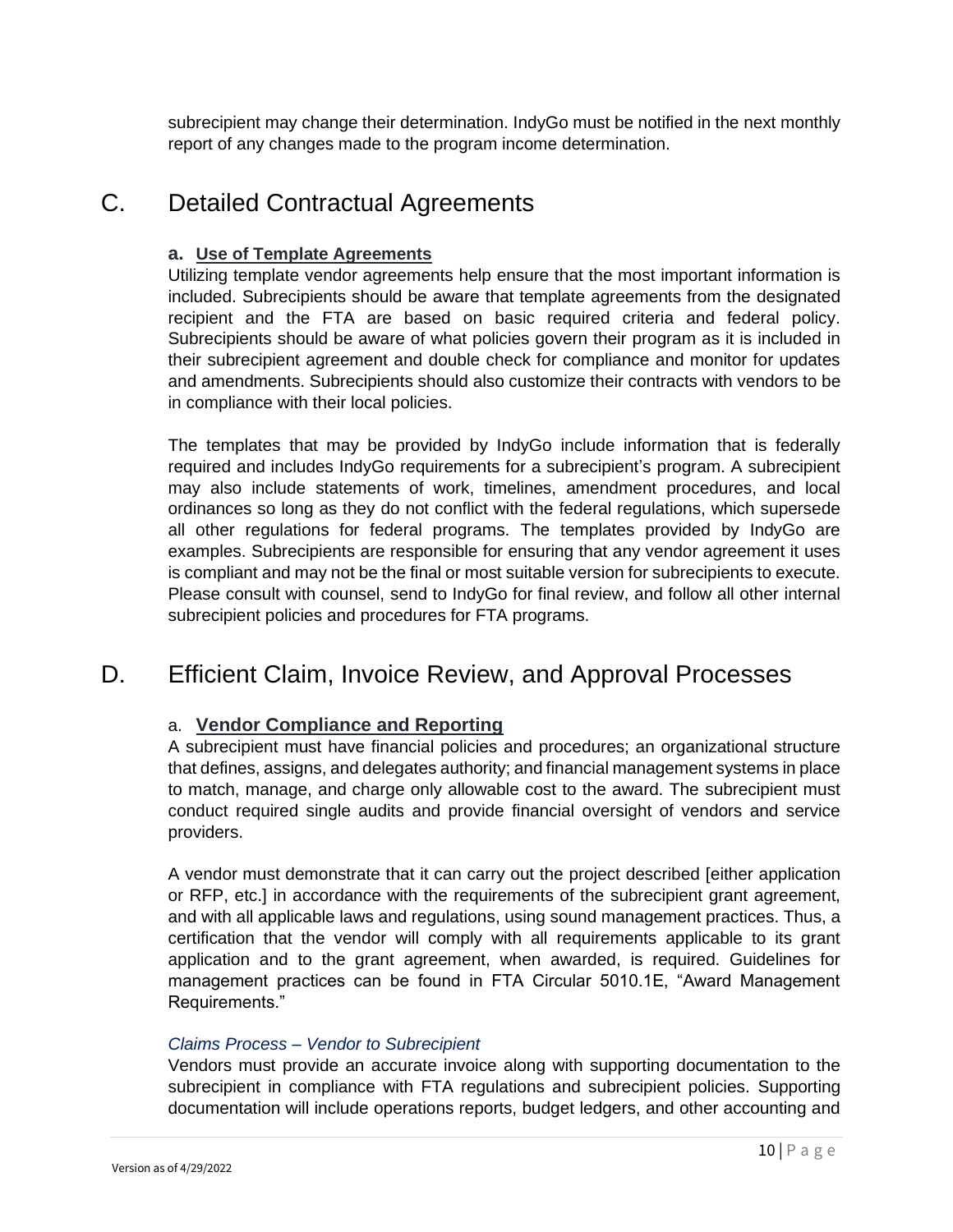programmatic documents. Subrecipients shall request more information when needed. Subrecipients may provide documentation for completion with a return request and new information about the agency's compliance or the program's compliance. Subrecipients must review vendor claims for accuracy, compliance, budget, and timeliness. vendors will invoice subrecipients directly with supporting documentation. A copy must be sent to IndyGo via email. IndyGo will not provide preemptive approvals to vendors nor review for accuracy prior to the subrecipient's final review, approval, and payment. IndyGo may request additional information from the subrecipient.

Check schedules vary depending on the County, but IndyGo estimates a 20-calendar day minimum turn around upon receipt of complete information. Failure to provide information may delay processing.



### **b. Subrecipient Compliance and Reporting**

It is the responsibility of subrecipients to ensure that vendors submit reports in a timely manner in accordance with their vendor agreement. Subrecipients must carefully and thoroughly review submitted information for eligible activities, compliance with the contract, and budget accuracy. Invoice claim review for compliance and payment should be viewed as program monitoring and should be documented as such.

- i. Subrecipients are also responsible for the following: procurement within federal regulation, submitting progress reports to IndyGo, ensuring vendors are rendering services as agreed, ensuring that vendors submit complete progress reports, vendor monitoring, ensuring that vendors are reporting to the National Transit Database (NTD), and active communication with IndyGo.
- ii. **Every month within the compliance period subrecipients are expected to provide a progress report to IndyGo**. Monthly reports can be found and should be maintained in the Program Management Exhibits, referenced in Section V(B) of this document. Subrecipients must submit reports monthly and are encouraged to invoice monthly as well. Monthly submission of an invoice is not required but is eligible upon submission of monthly reports.
- iii. **Every month within the compliance period subrecipients are required to provide progress reports to IndyGo regarding DBE participation.**  Subrecipients must submit documentation concerning the subrecipient's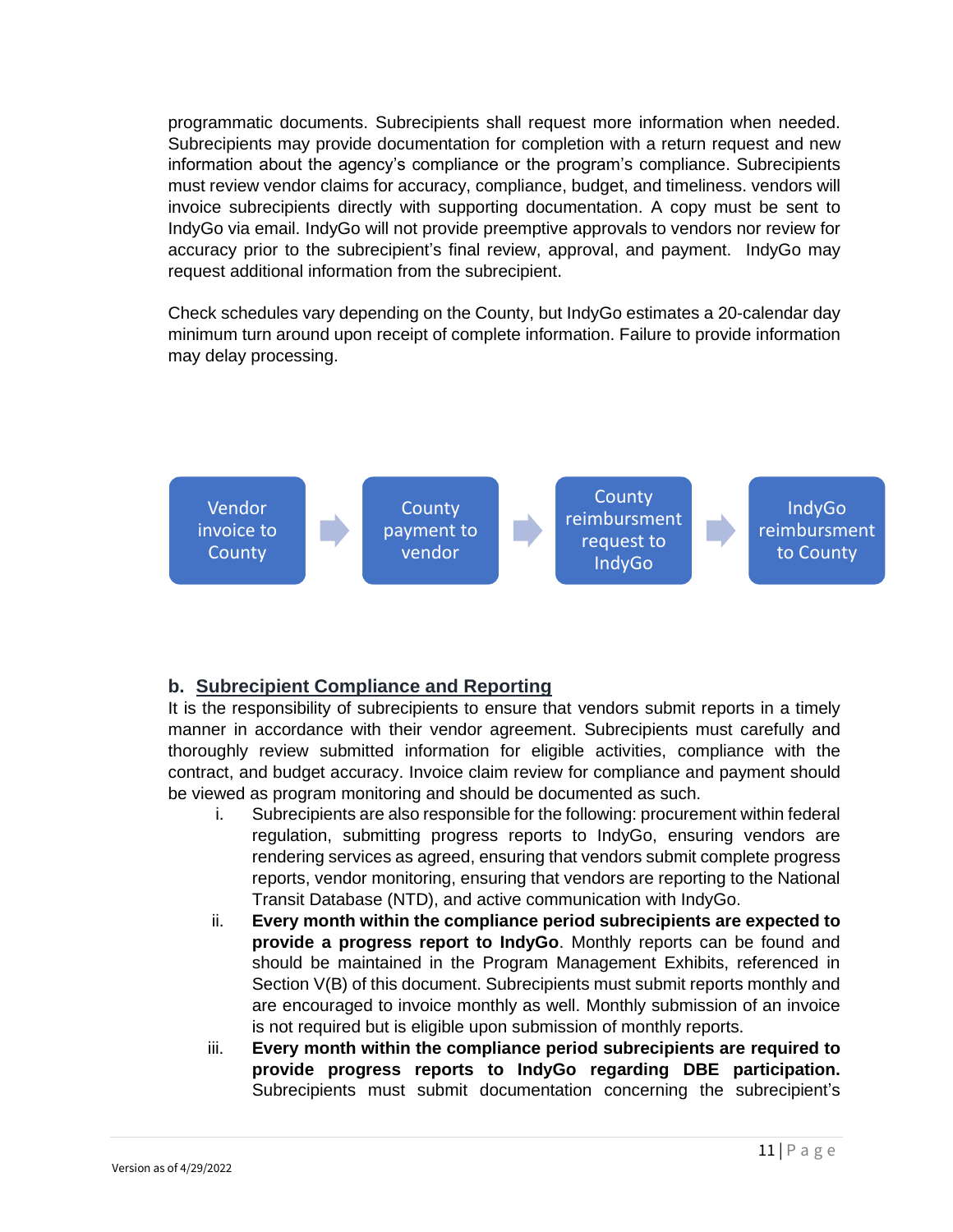performance in meeting the DBE commitment during the period of the Subrecipient Agreement. The Subrecipient must enter into written agreements with the DBEs listed in its DBE Commitment Form. The subrecipient must also utilize the specific DBEs listed to perform the work and supply the materials for which it is listed. Copies of all executed DBE agreements must be provided to the designated recipient immediately upon execution of contract.

Once a claim and supporting documentation is reviewed, it is the subrecipient's responsibility to assess the following possibilities for compliance:

#### Supporting Documentation Mostly Represents Claimed Costs

In this case, it is the subrecipient's responsibility to assure that they have all the necessary documentation to prove that the costs are eligible. If your records or math do not match the vendors, the subrecipient is responsible for asking questions and requesting additional information. The discrepancy could be as simple as a typo, forgetting to include a document or explanation, or their math was incorrect. It could also be that there was a misunderstanding of eligible costs with FTA funds, which must be corrected during your claim review and research period. Remedies include requesting additional documentation and information or paying only compliant line items.

#### The Supporting Documentation Supports the Claim Costs, but are the Activities Eligible?

If the activities claimed are ineligible based on FTA guidelines or the vendor agreement, said costs cannot be paid with FTA funds, however other funding sources may be used should the subrecipient find the costs reasonable. Subrecipient payments to the vendor for ineligible activities would not be reimbursed by IndyGo. In this case it is imperative that the subrecipient and service provider are on the same page about eligible costs and compliance for federal programs. Funding that has been erroneously reimbursed may be disallowed and adjusted in the next compliant reimbursement by IndyGo. An example of an erroneous reimbursement could be that the subrecipient had a typo when issuing payment to the vendor for \$100 instead of \$10. The subrecipient then asked for reimbursement of the \$100 but was not entitled to the extra \$90. IndyGo misses this typo and submits for reimbursement and issues payment to the subrecipient. IndyGo notices the discrepancy and then informs the subrecipient of the issue and explains that shorting the next claim for the access amount would fix the issue. On the subrecipients next request for reimbursement of \$120, the subrecipient would only be entitled to and receive \$30. the error cannot be adjusted in this manor, IndyGo may consider other options to remedy it.

Subrecipients should review their vendor agreements and notify the vendor in writing of the issue to give the vendor an opportunity to submit revised/updated/corrected information. Providing and requesting written responses for issues of noncompliance is a best practice that provides a history of the issue, its correction, and rationale for decisions made after. If the issue not remedied by the vendor, the subrecipient may determine if further action is required. All subsequent actions should be in accordance with the subrecipients policies, procedures, and vendor agreement.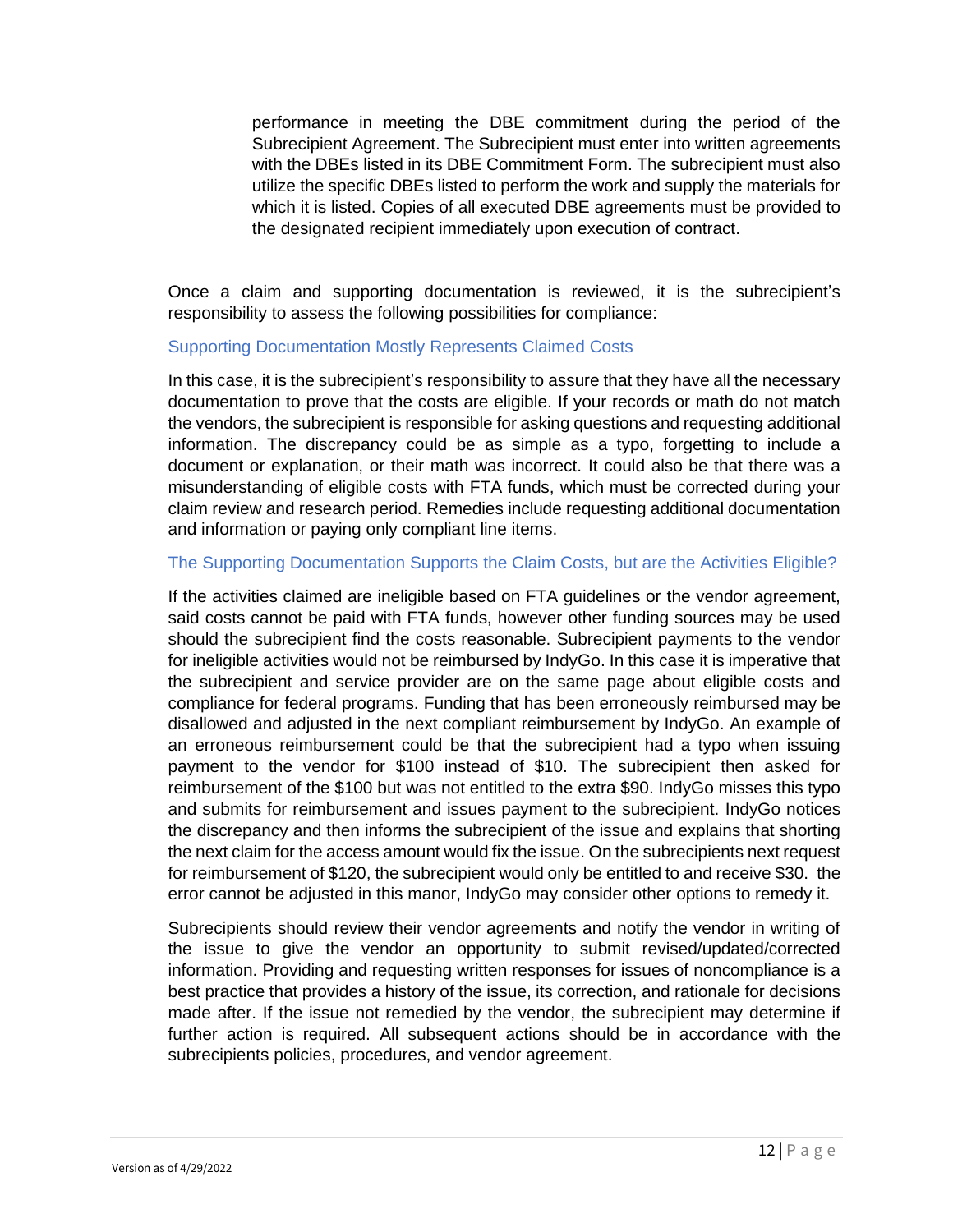#### Documentation and Invoices Match and are Compliant

The subrecipient should begin processing the invoice internally and begin completing the Monthly Reports due to IndyGo. Subrecipients should remember their document retention obligations to the FTA in accordance with 49 CFR §18.36(i). These obligations are further incorporated by IndyGo in the Subrecipient Agreement stating that "The Grantee shall include in all its contracts under this Agreement, a provision that IPTC, the U.S. D.O.T., the U.S. Comptroller General or any of their duly authorized representatives will have full access to and the right to examine any pertinent documents or records of any such Grantee involving transactions related to this Agreement for a period of three (3) years from the final audit under the Subrecipient Agreement. Copies shall be furnished to IPTC at no cost."

Subrecipients must receive and review vendor claims and documentation for federal and contract compliance. Subrecipients must request additional information from their vendors and service providers as needed. After subrecipients review and approve vendor claims, subrecipients may seek reimbursement after they issue payment to their vendor. Proof of such payment must be provided within the subrecipient's request to IndyGo. Proof of payment is proof that payment was issued to the vendor. This can be proved by sending a check number or payment number with a ledger of accounts that specifically include that transaction. Confirmation numbers or transaction numbers and status may also suffice for electronic payments. Upon submission of a claim for reimbursement, an authorized representative must attest that payment has been made and issued to the vendor.

#### **c. Designated Recipient Compliance and Reporting**

The Designated Recipient, IndyGo, is responsible for complying with the federal regulations and ensuring subrecipients are compliant with applicable federal regulations and the Subrecipient Agreement.

#### *Claims Process – Subrecipient to IndyGo*

IndyGo will issue claims of reimbursement directly to subrecipients. Once the subrecipient has provided final approval of invoice and issued payment to vendor, the subrecipient must submit the monthly report, DBE monthly report, proof of payment, and supporting documentation to IndyGo for reimbursement. If the subrecipient's monthly reports and the vendor's claim comply and include all required documentation, IndyGo will begin processing the reimbursement. IndyGo may request additional information if needed and will not process claims for reimbursement until the requested information is provided.

Upon receipt of all required documents and approval, IndyGo anticipates that reimbursement will be issued to subrecipients within ten (10) calendar days.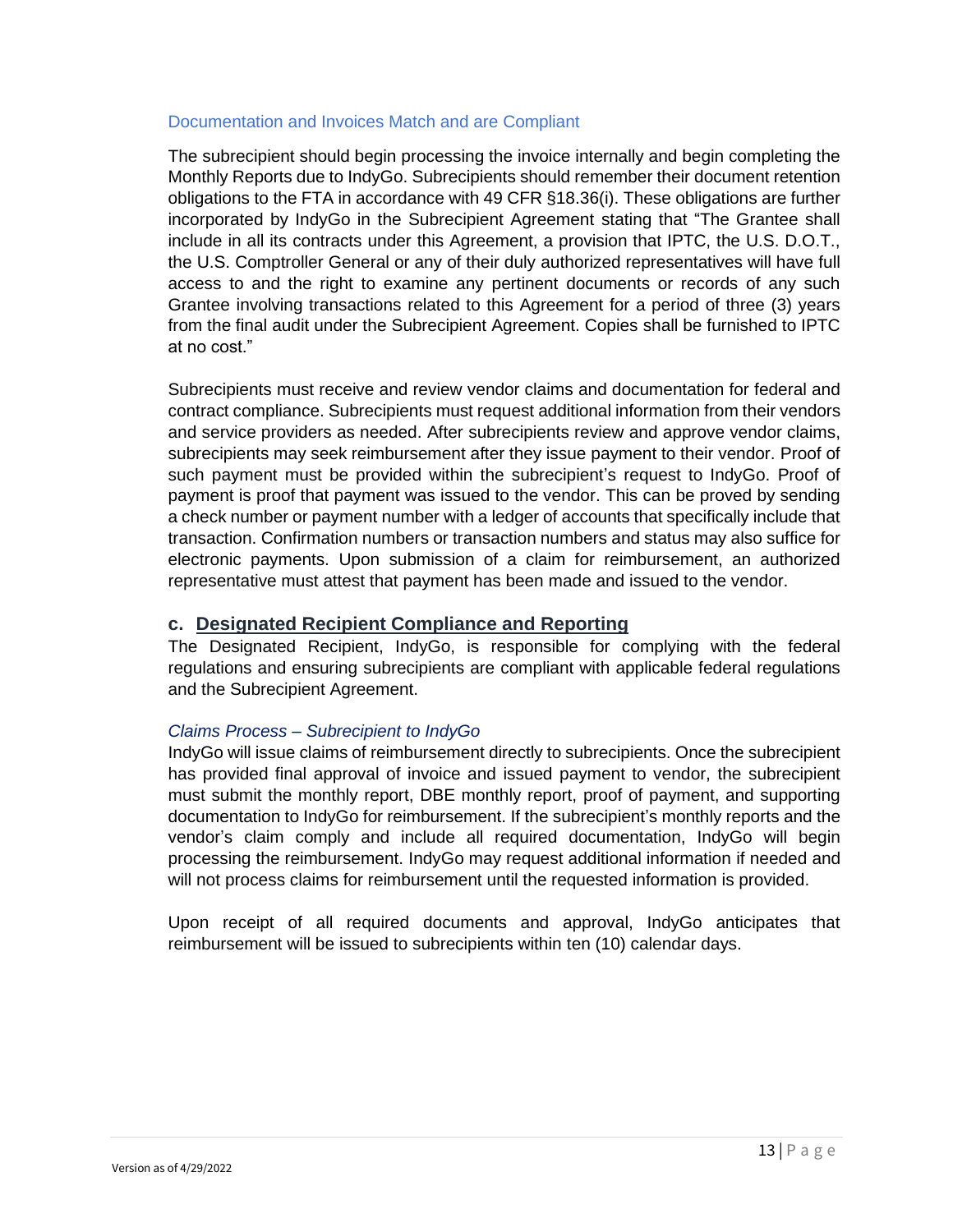# <span id="page-13-0"></span>IV. Annual Monitoring of Program Compliance

# <span id="page-13-1"></span>A. Annual Compliance Monitoring

Every program year there must be an annual compliance monitoring period. This is more detailed than the monthly monitoring performed during a claim and invoice review. Annual monitoring is a review of the day-to-day program administration, the compliance of the vendors/service provider, is used to identify compliance issues, and to provide opportunities for the vendor to remedy any issues identified. Monitoring will also serve as an opportunity for vendors/service providers to ask questions and receive clarification. The vendor monitoring that the subrecipient conducts will be reviewed by the designated recipient during its review of the subrecipient. DBE participation will also be evaluated and will be included in the annual report.

# <span id="page-13-2"></span>B. The On-site Monitoring Visit

### **a. Desk Review**

All annual monitoring should begin with a desk audit or review of the current program and previous years, if applicable. Reviewing the current year's information will help subrecipients familiarize themselves with the intricate details of the service or federal requirements. Reviewing previous applicable program years will give subrecipients more insight to previous compliance shortcomings or success. An audit of the budget and allowed expenses should be performed and results should be noted in the questions asked or comments provided in the Entrance Conference. Addressing compliance issues prior to the in-person visit will allow subrecipients to tailor the information requested from the individual vendor.

After the desk review, a summary of the desk review should be sent to the vendor prior to the onsite visit, along with other documents that the monitor may want to view, such as procurement policy updates, staff changes, or a list of approved claims along with their reported clients for their respective periods. The specific requests will help assist in problem areas.

Subrecipients must use the Program Monitoring Questionnaire, found in the subrecipient management exhibits, during the annual monitoring. If subrecipients have questions or concerns about this process, please contact IndyGo Grants Coordinator for assistance. For additional consideration during monitoring, the subrecipient may use the Vendor Oversight Checklist. In addition to reviewing federal requirements, the Vendor Oversight Checklist includes questions that are intended to help the subrecipient determine programmatic issues or successes, some of which may not be federally required but could eventually affect federal requirements if behavior/process is not altered. More information about the Vendor Oversight Checklist can be found in Section V(B)(c).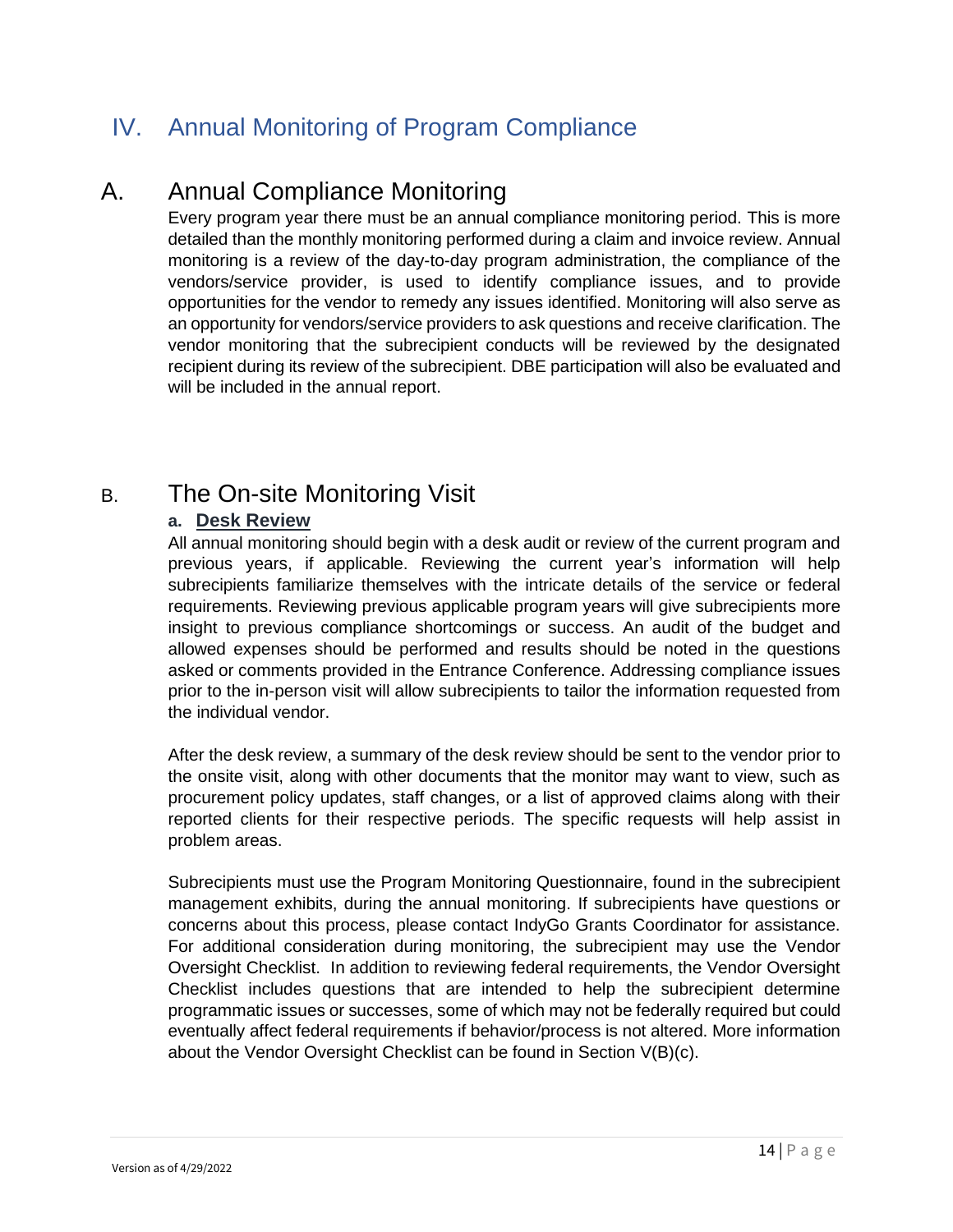#### *Scenario*

A subrecipient agency is notified in the previous monthly report that the vendor received an ADA complaint alleging that a passenger was not permitted to board with their service animal. The subrecipient monitor may want to request more information about the complaint and request a more detailed review of the vendor's current ADA policies and procedures. This should not be considered a punitive action but an opportunity to understand the vendor's ADA complaint process. The situation allows a reminder to the vendor of the subrecipient's responsibility to ensure the complaint is properly documented and satisfactorily resolved in accordance with the ADA.

#### **b. Entrance Conference**

An in-person meeting should take place at the start of the monitoring visit with relevant staff present. Agency staff should be apprised of what will be reviewed during the visit, possible topics of discussion, and should be aware of their contracted and federal responsibilities. Subrecipients should begin with an introduction of staff in attendance of the meeting and an overview of the rationale behind the monitoring, which is to ensure agency and program compliance on an annual level as this information will be used to diagnose and treat existing problems and prevent them in the future.

#### *Scenario Continued*

The vendors ADA coordinator, Executive Director, and a supervisor attend the Entrance Conference prepared with all requested documents and information. The Monitor begins by introducing themself and their partner and asks the vendor staff to do the same. The Monitor informs the vendor/service provider that they are aware of an ADA complaint and request additional information. The supervisor explains that investigation of the complaint resulted in a finding that the operator did not adhere to the vendor's policy regarding service animals. The operator was counseled and required to attend refresher training. The same was documented in the operator's files. The ADA coordinator explains that they logged the complaint on their ADA complaint log, filed the complaint, and will keep it on file for one year and a summary of all complaints for five years, per their policy. The Monitor now knows that the vendor has and follows their ADA policy and procedure, who the ADA coordinator is, and that staff are well versed in the process.

#### **c. Onsite File, Program, and Policy Review**

As the subrecipient has already provided a list of documentation needed and questions, the vendor should be prepared to respond to the best of their abilities during the interview. The monitor will use the Monitoring Questionnaire to ask about the capital or operating programs. The monitor should take notes and remember to keep their questions specific to agency capacity to continue service, federal, and contractual obligations. The monitor may scan through the requested files for a cursory review. If all requested items are not presented during this time or in advance, the monitor should issue preliminary findings or concerns. These preliminary options give the subrecipient the opportunity to correct the issue before it becomes a finding or documented concern.

#### *Scenario Continued*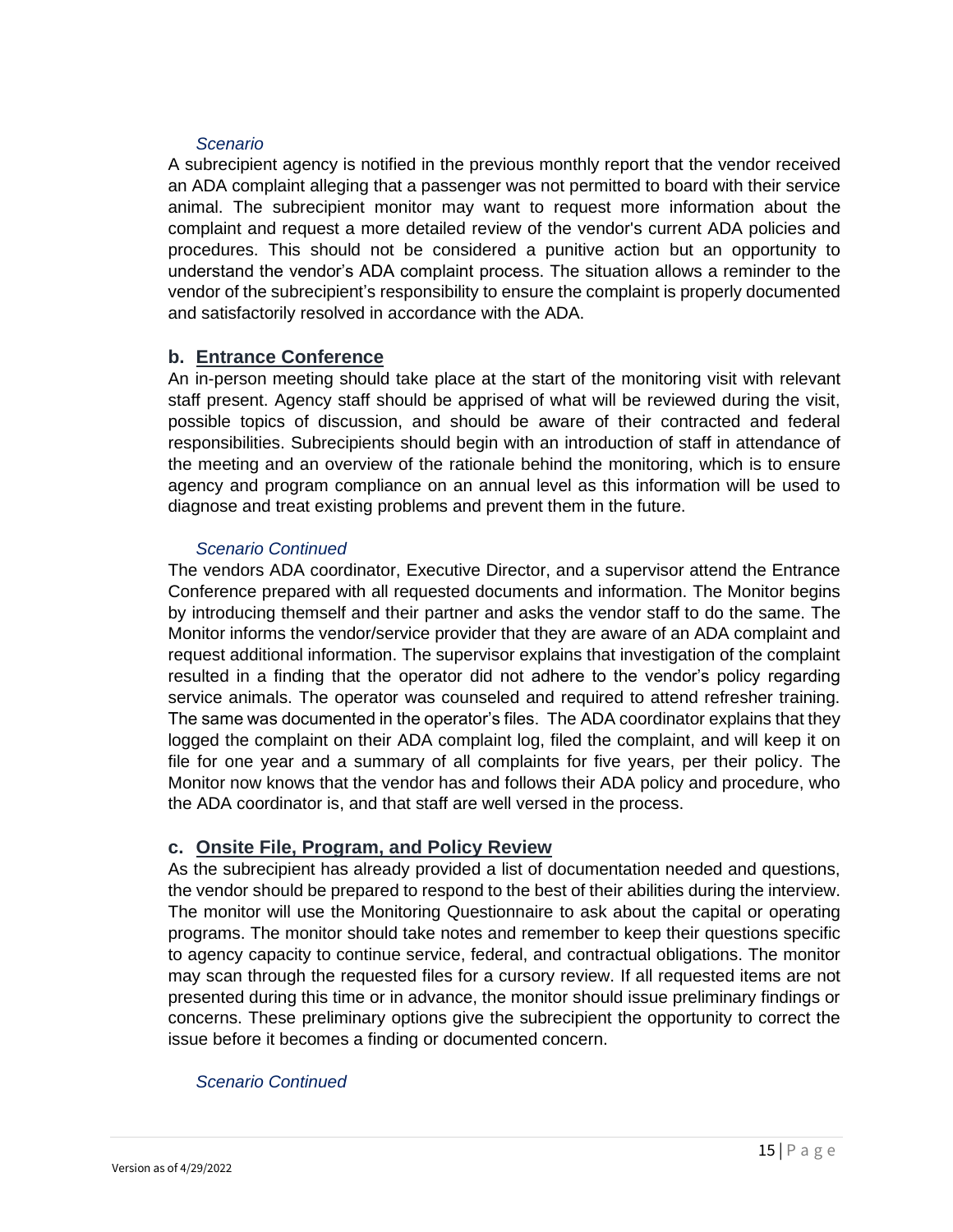During the file review and discussion, the monitor reviews several files including insurance documents, drug testing policies and records of applicable staff, and accounting practices. The monitor requests training records of an employee with a one-year tenure with the agency whose wages are partially funded by the program. The supervisor explains that said employee has attended orientation which included sexual harassment training, Title VI, and ADA training. The monitor requests proof of said training, such as a sign off from the employee or a note in his file. The Executive Director noted that Human Resources would have them, but she is on vacation and would return next week. The subrecipient should follow up in writing with a request for the documentation.

#### **d. Exit Conference**

The exit conference is a way to wrap up the onsite visit and prepare the vendor for next steps. During this discussion the subrecipient should inform the vendor of any preliminary findings. The findings are not official, but a way to determine needed follow up documents or information. The monitor should note each preliminary finding or concern clearly and explain how they can be resolved during the compliance and follow up portion. The Monitor should be sure to explain that they will provide a written request for follow up information and policy updates in a reasonable amount of time. Subrecipients should establish a timeline for the review and provide it during the notification portion of the monitoring process. Should the subrecipient need more time than they allotted, they should inform the vendor of the delay. This is a best practice that allows both the vendor and the subrecipient to be cognizant of the other's time and aids in the communications process between agencies.

#### *Scenario Continued*

During the exit conference the Monitor reminds the vendor that the training records are needed to complete the review and states they will follow up with written communication to the vendor.

# <span id="page-15-0"></span>C. Compliance and Follow Up

### **a. Compliance Review Process and Notification**

After the exit conference, the subrecipient should review its notes and preliminary concerns and findings. The Subrecipient must then review the requested information provided and anything in addition that was provided during the visit. If the subrecipient has additional questions, the subrecipient should follow up with the vendor. It is the responsibility of the subrecipient to ensure that the information provided is in compliance with federal regulations and its contract with the vendor. It is not sufficient to request and retain the documentation without review.

Upon completing its review, a subrecipient should notify the vendor in writing of its compliance and whether there are any corrective actions.

### **b. Findings Explained**

Findings are substantial issues of noncompliance with federal guidelines or their contractual obligations. A finding could mean that a subrecipient failed to locate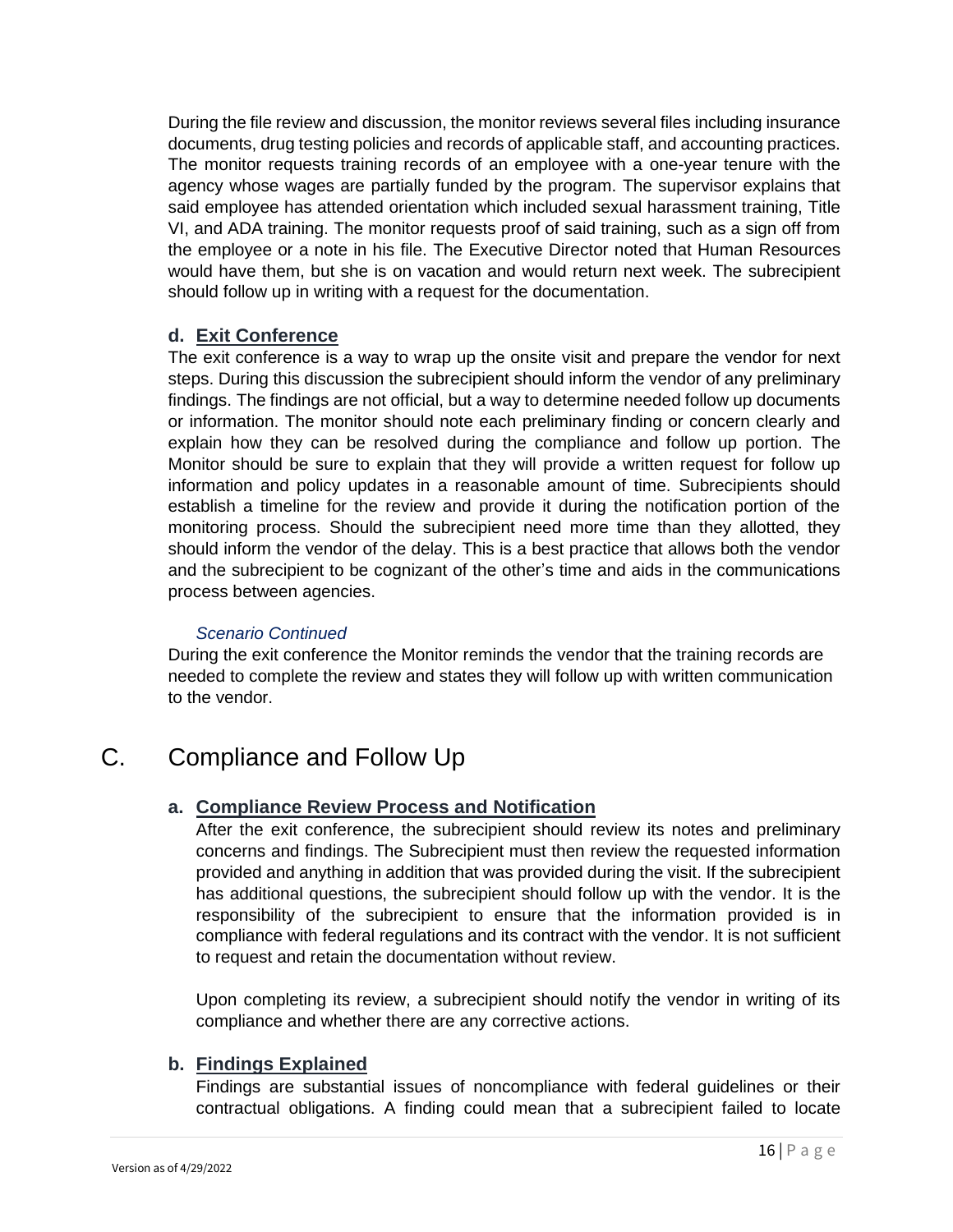important documentation, inconsistencies in budget and accounting, civil rights noncompliance, and fraudulent behavior.

### **c. Concerns and Recommended Actions Explained**

Concerns are not substantial issues of noncompliance but are issues that may lead to a compliance issue in the future. Compliance concerns could present themselves as deficiencies but do not yet jeopardize the program and its requirements. Recommended actions should also be provided but are not mandatory.

#### *Scenario Continued*

During the follow up and compliance period the vendor provides three (3) documents, one for sexual harassment training, Title VI training, and ADA training. The document has two areas for signature and date, one for the trainer and one for the trainee. The Director of Human Resources has signed and dated her portion as trainer but the portion for the trainee is left blank. While likely a mistake or oversight, the employee has not acknowledged training per the vendor's policies. Recommendations may include requiring retraining and updated documentation. Without the confirmation of the employee acknowledgment there is insufficient evidence to document the training occurred.

# <span id="page-16-0"></span>V. Reporting and Program Closeout

### <span id="page-16-1"></span>A. What to Report

Throughout the program year and compliance period (which may extend outside of the program year), subrecipients will be asked to report or provide information on ridership, clientele, accounting practices, DBE participation, record keeping, procurement, and other information regarding the program and the agency. In general, all programs will have to report invoice amount, chart of accounts, program payroll, clientele reports (complaints), and ridership information. Depending on the subrecipient's program, more information may be required. In general, each subrecipient will provide monthly and annual reports for this program.

For specific information about the reporting requirements, please review the Subrecipient Agreement, Vendor Agreement, or contact IndyGo.

### <span id="page-16-2"></span>B. Available Resources

### **a. Procurement Contracting Tools**

IndyGo has provided several tools for procurement such as the scoring sheet, determination of fair and reasonable price forms, cost analysis and single bid guidance, evaluation committee rules and criteria, and others that aim to provide a basic overview of needs when choosing a service and a service provider.

### **b. Program Management Exhibits**

The Program Management Exhibits are for the annual management of Section 5307 operating grants. These exhibits will show the annual program at a glance. This document